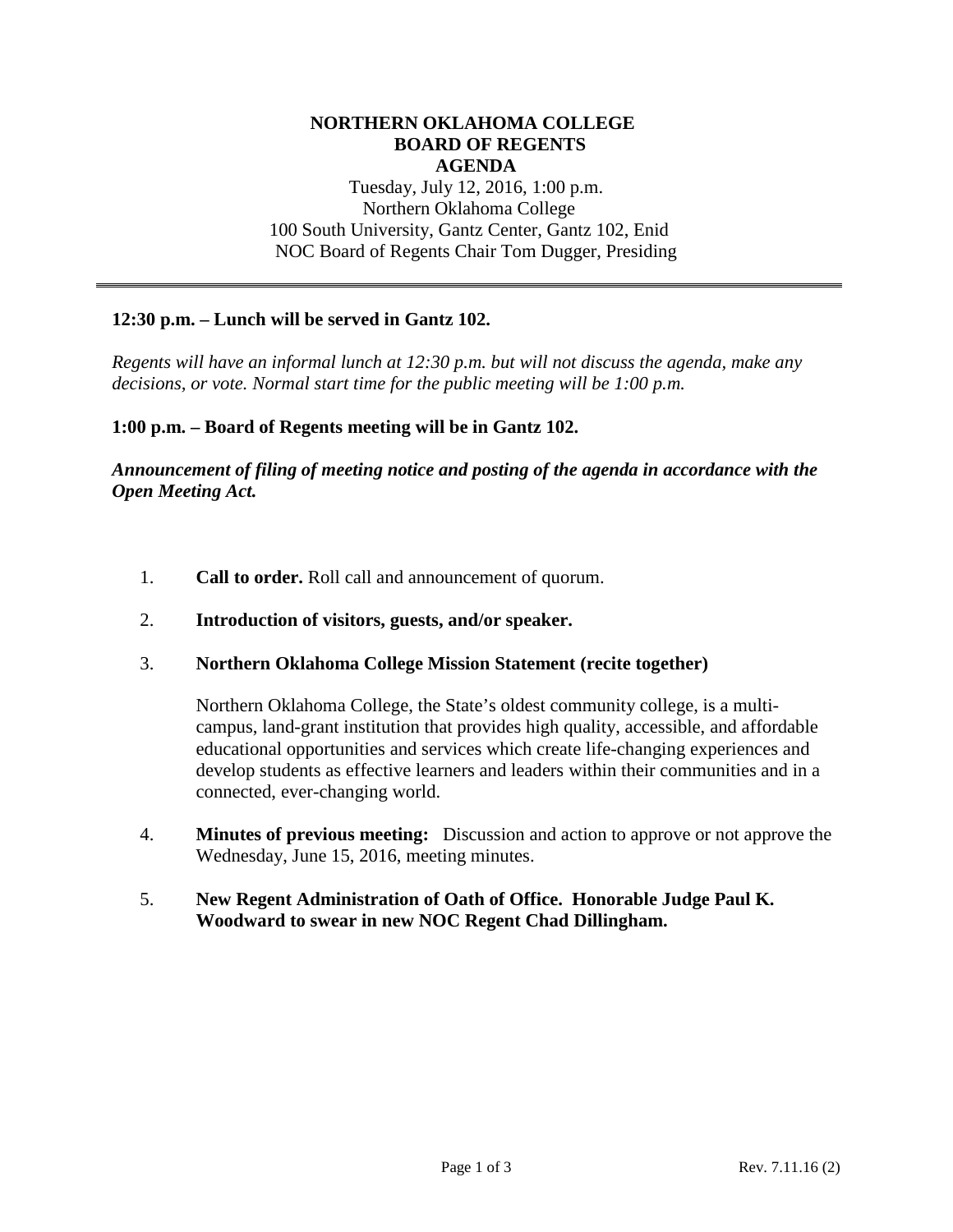# **INFORMATION TO BOARD**

- 6. **Program Showcase.** Bart Cardwell and Austin Kindschi, Faculty Ag, Science, and Engineering.
- 7. **Regents' Comments.**
- 8. **Administrators' Updates.**
- 9. **President's Update.**

### 10. **Other reports.**

- a. Personnel Changes
- b. NOC Fact Book
- c. Stillwater Facility Update
- d. Graphic Standards Guideline
- 11. **The New Criteria for Accreditation.** Higher Learning Commission

# **BOARD ACTION**

#### **Discussion and action to approve or not approve the following:**

- 12. **Consider naming opportunity.** Consider approval of naming Gantz 102 on the Enid Campus.
- 13. **Group One Trustee(s) of Northern Oklahoma College Foundation, Inc.** Consider approval to designate a member(s) of the Northern Oklahoma College Board of Regents as a Group One Trustee of the Northern Oklahoma College Foundation Board.
- 14. **Group Three Trustee(s) of the Northern Oklahoma College Foundation, Inc.**  Consider approval of recommended slate of Group Three Trustee(s) to the Northern Oklahoma College Foundation Board.
- 15. **2016-2017 Employee Handbook**. Consider approval of the 2016-2017 Employee Handbook.
- 16. **2016-2017 Institutional Assessment Plan.** Consider approval of the 2016-2017 Institutional Assessment Plan.
- 17. **Monthly Financial Report.** Consider approval of monthly financial report.
- 18. **Monthly Purchases**. Consider approval of monthly purchases.